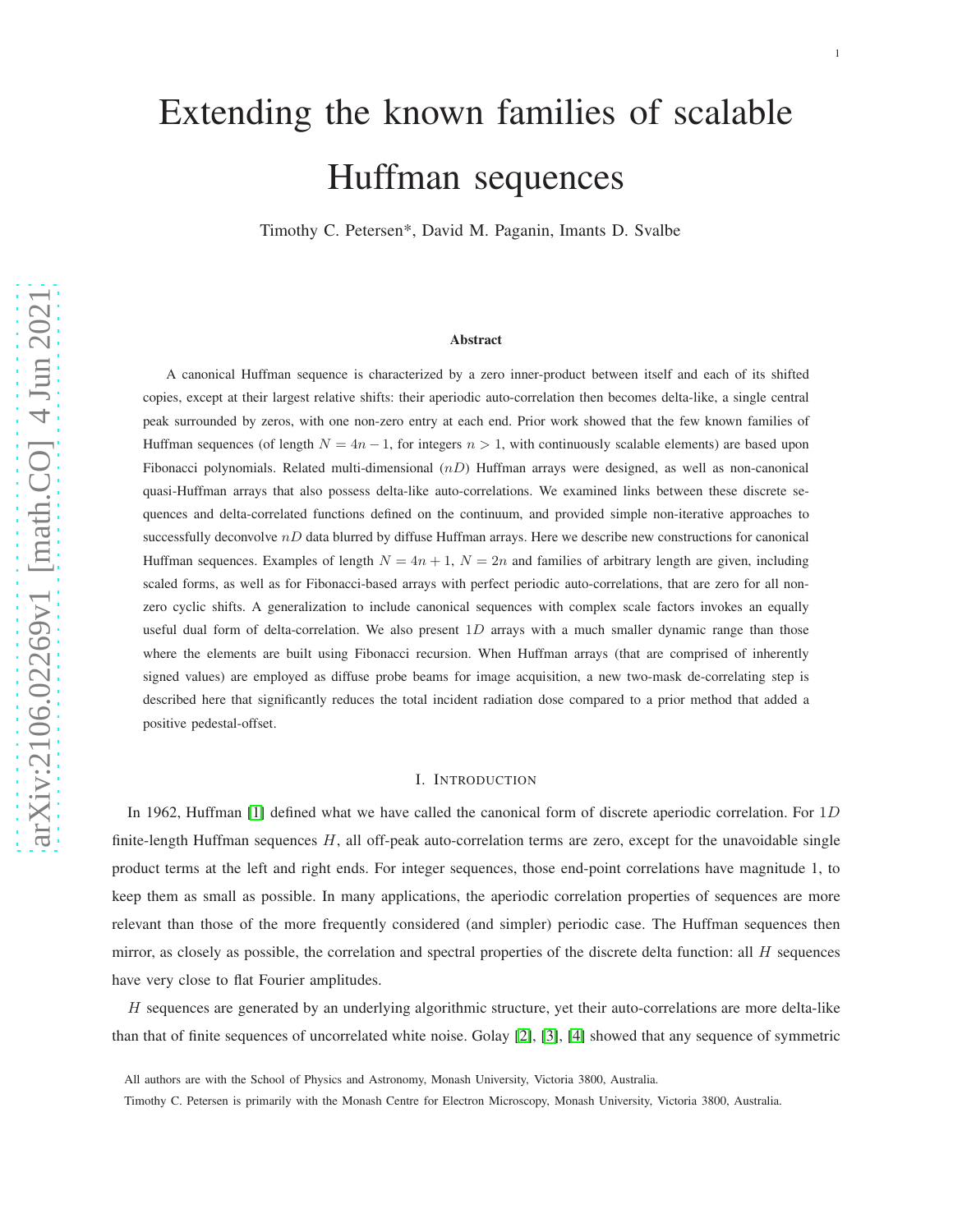real-valued terms with asymmetric signs arranged in patterns like [a, b, c, d, e, · · · , -e, d, -c, b, -a] will have zeros at all even terms in its auto-correlation. For all the odd terms to also be zero requires judicious choices for the values  $a, b, c, d, e, \cdots$ . Hunt and Ackroyd [\[5\]](#page-9-4), [\[6\]](#page-9-5) gave several early examples of such canonical Huffman sequences, with integer values. Recent work [\[7\]](#page-9-6) produced a large pool of scalable (with real-valued scale parameter  $s$ ) canonical integer sequences of length  $4n - 1$ , where the terms are constructed using the Fibonacci sequence. Extension to continuously scalable forms was made possible by generalizing the elements to Fibonacci polynomials, as implicit in the derivation by Hunt and Ackroyd [\[6\]](#page-9-5). An elementary proof of the auto-correlation properties for the generalized Fibonacci construction has appeared in [\[8\]](#page-9-7), where the Fourier transforms derived for these Huffman sequences were suitably altered to uncover several new families of odd- and even-length canonical sequences unrelated to the Fibonacci-based series. Canonical  $nD$  integer arrays were also constructed in [\[7\]](#page-9-6), as well as what are termed 'quasi-Huffmans' where their aperiodic auto-correlation closely approximates the canonical form and retains the characteristic flat Fourier spectra.

The motivation for building quasi-Huffman sequences and arrays is to reduce the dynamic range of the H sequence values. For example, the largest Fibonacci element in the sequences of Hunt and Ackroyd [\[6\]](#page-9-5) increases significantly with the sequence length, which makes such long canonical  $H$  sequences less useful. For practical applications with real signals, sequences that contain few, preferably no zeros, and that have values as constant and small as possible are strongly preferred. The well-known binary and generalized Barker sequences [\[9\]](#page-9-8), [\[10\]](#page-9-9) are examples of quasi-Huffman arrays. There are many related unit amplitude complex sequences such as the Chu sequences [\[11\]](#page-9-10), often with perfect periodic auto-correlation [\[12\]](#page-9-11), [\[13\]](#page-9-12), [\[14\]](#page-9-13), that find practical application. However, the practical requirement for quantization [\[15\]](#page-9-14) of the Fourier phase of each element in delta-correlated complex sequences also imposes dynamic range limitations. On the other hand, changing just the center term of the integer Barker length 13 sequence  $B_{13} = [1, 1, 1, 1, 1, -1, -1, 1, 1, -1, -1, 1, -1]$  from  $-1$  to  $-2$  increases the auto-correlation metrics (such as the merit factor [\[16\]](#page-9-15)) by about 25 percent and improves the spectral flatness. Similarly, although no  $B_9$ Barker sequence exists, the sequence  $[1, 1, -1, -3, -1, 1, -2, 1, -1]$  has all off peak auto-correlation entries with magnitude less than or equal to unity.

When using a  $2D$  array in a real imaging system to mimic a delta-like point spread function or beam, the incident intensity of the diffuse probing beam can be minimized to reduce the impact of radiation damage and specimen distortion. While this was the principal motivation for our Huffman diffraction physics study in Ref. [\[7\]](#page-9-6), here we instead focus upon expanding the known canonical Huffman sequences, including quasi-Huffman extensions and an improved method for de-correlation. Proofs of the delta-correlation properties for the new sequences herein are not given but various metrics of interest can be straightforwardly computed from the exact forms that are provided.

This paper is laid out as follows. Section [II](#page-2-0) presents a method to greatly reduce the net beam intensity of  $nD$  arrays by splitting the signs or Fourier phases of the incident beam. Section [III](#page-3-0) shows how the outer- or Kronecker-product of H sequences, as used in [\[7\]](#page-9-6) to produce  $nD$  arrays, can also produce a large number of 1D quasi-Huffman sequences of close to arbitrary length. Section [IV](#page-3-1) presents the algorithmic construction of several scalable H sequences of length  $4n + 1$  and  $2n$ , as well as arbitrary positive-integer lengths. Perfect arrays can be constructed from Huffman sequences, as demonstrated in Sec. [V.](#page-6-0) Section [VI](#page-7-0) shows that the Golay asymmetric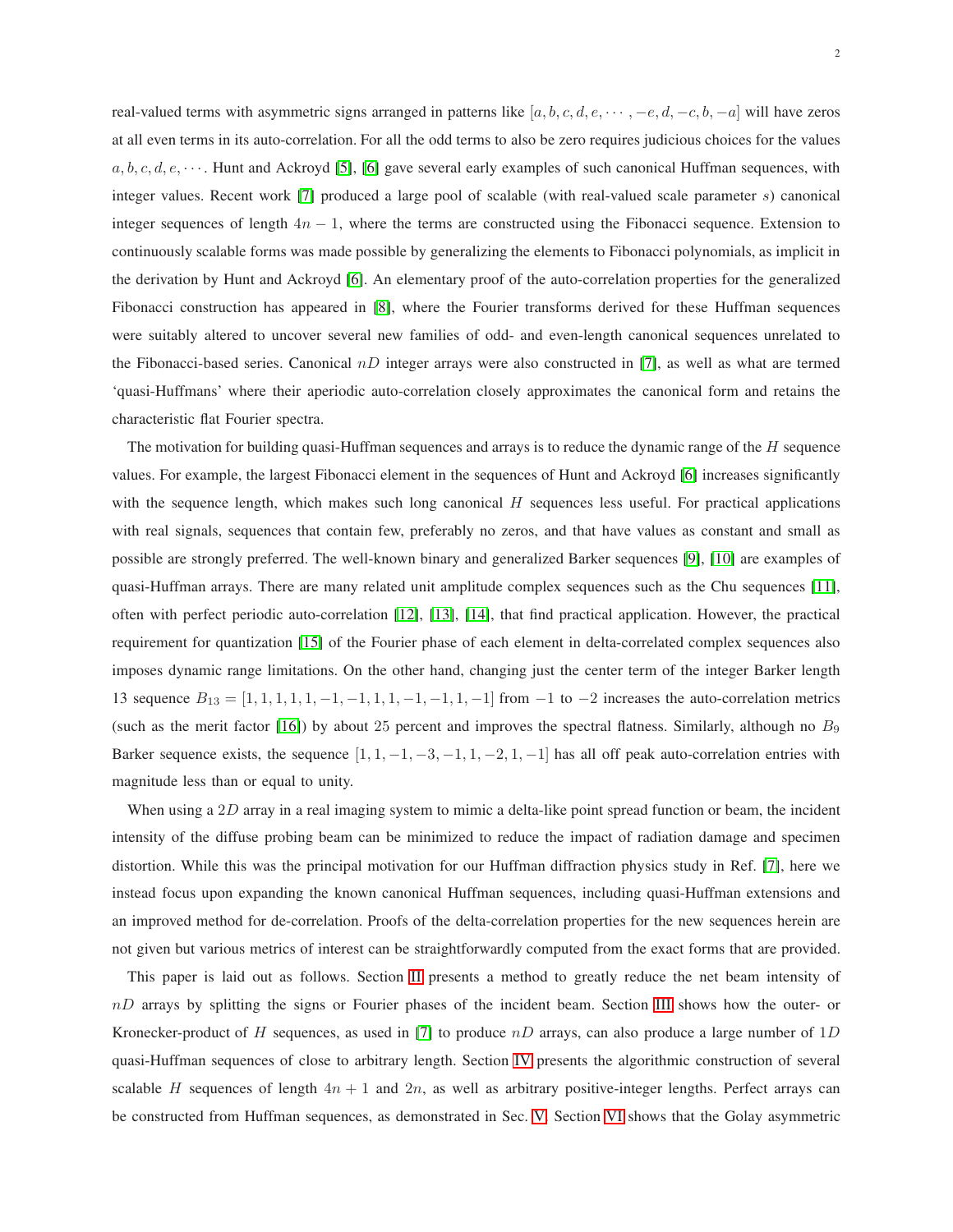sign pattern used to obtain sequences with all even zero term auto-correlations can be modified by adding internal patterns of reflected signs. We show here some examples of skew-symmetric H sequences with long and short lengths and small amplitudes. A dual notion of delta-correlation is described for complex scaling of Huffman sequences in Sec. [VII.](#page-7-1) Section [VIII](#page-8-0) provides a summary and an overview of future work.

#### II. DE-CORRELATION OF HUFFMAN ARRAYS AS A PAIR OF RECTIFIED MASKS

<span id="page-2-0"></span>Assume the auto-correlation of a given Huffman array  $H$ , or variant thereof, closely approximates a delta-function  $\delta$  such that

<span id="page-2-3"></span>
$$
H \star H \approx \delta,\tag{1}
$$

where  $\star$  represents cross-correlation. Suppose also that the blurry total measured signal  $S_T$  comprises convolution between  $H$  and a desired object signal  $O$ ,

$$
S_T = O * H. \tag{2}
$$

In imaging scenarios where  $H$  is to be defined by an illuminated mask  $M$ , the diffuse probe intensity is necessarily non-negative. We previously have described an approach for de-correlating  $H$  from  $S_T$ , involving a pair of such positive masks, by introducing a pedestal offset  $\kappa$  to H [\[7\]](#page-9-6). Two sequence measurements using  $H + \kappa$  and  $\kappa - H$ then enable de-correlation. A possible problem with that measurement proposal can arise if  $H$  has negative values with large magnitudes, as is the case for long-length Fibonacci based Huffman arrays with large scale parameters. By offsetting the magnitudes of all element values, the required pedestal increases the implied radiation dose in the diffuse probes defined by the offset  $H$  masks.

An alternative proposed here is to instead use two non-negative masks  $M_1$  and  $M_2$  that encode the magnitudes of the positive and negative Huffman elements, respectively, such that

$$
H = M_1 - M_2. \tag{3}
$$

The total signal can then be decomposed as the difference between two successive measurements  $S_1$  and  $S_2$ ,

<span id="page-2-1"></span>
$$
S_T = S_1 - S_2 = O * M_1 - O * M_2 = O * H.
$$
\n(4)

The desired object signal O can then be de-correlated by cross-correlating  $S_T$  with the known H.

For a  $19 \times 19$  canonical 2D Huffman array of Fibonacci type [\[7\]](#page-9-6) with unit-scaling, where the most negative value is -1764, the implied total dose of two pedestal masks is 1,273,608, as obtained by summing over the now all-positive Huffman elements. In contrast, the split-sign masks of Eq. [4](#page-2-1) impart an equivalent dose of 51,076, which is about 25 times less and is equal to the sum of all elements in  $M_1$  and  $M_2$ . The reason for this marked improvement is that long-length canonical Huffman arrays such as  $H_{19}$  contain substantial oscillations in values, which requires a large  $\kappa$  to offset the negative values in the previous method.

For complex sequences or arrays, the encoded signal can be partitioned more finely, for example, into  $4 \times 90$ degree phase segments. Under this view, a complex mask could be separated into four real non-negative masks,  $M_{1,\text{Re}}, M_{2,\text{Re}}, M_{1,\text{Im}}$  and  $M_{2,\text{Im}}$ , such that

<span id="page-2-2"></span>
$$
S_T = O * [M_{1,\text{Re}} - M_{2,\text{Re}} + i(M_{1,\text{Im}} - M_{2,\text{Im}})] = O * H.
$$
\n(5)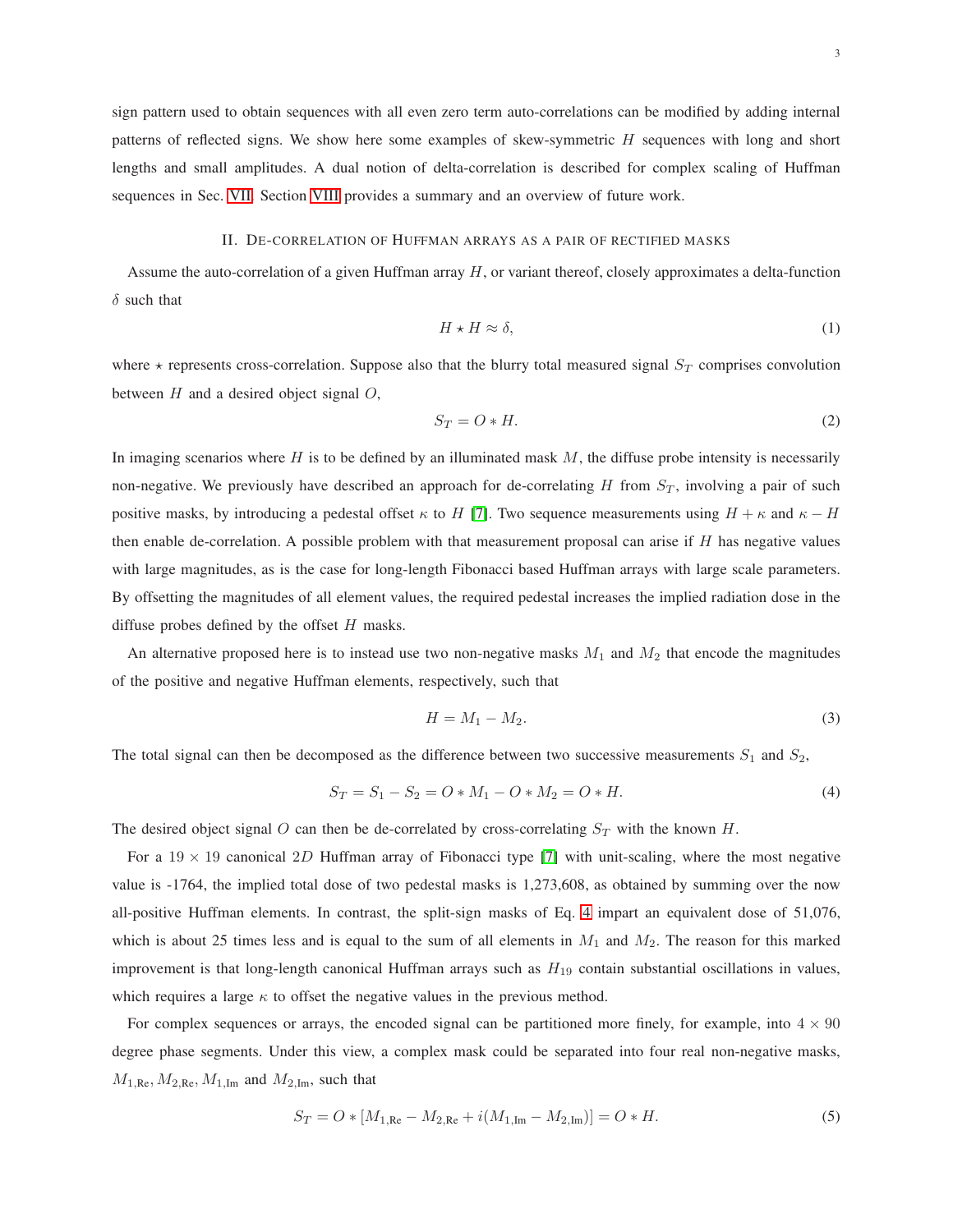<span id="page-3-0"></span>For delta-correlated complex H, de-correlation is achieved by cross-correlation of H with  $O * H$  of Eq. [5.](#page-2-2)

#### III. VARIED LENGTH 1D DELTA-CORRELATED ARRAYS FROM CANONICAL 2D HUFFMAN ARRAYS

Multi-dimensional  $nD$  canonical Huffman arrays were defined previously using outer-products of 1D canonical Huffman arrays [\[7\]](#page-9-6). For 2D arrays, this procedure results in nine non-zero auto-correlation elements comprising values 1 (four times),  $-A_0$  (four times) and  $A_0^2$  (once), where  $A_0$  is the peak auto-correlation element of the 1D Huffman at zero shift [\[7\]](#page-9-6). Here we report an unfolding or unwrapping of these canonical 2D arrays, as defined by a Kronecker product  $\otimes$  instead of the outer-product  $\star$ . The resulting 1D Huffman arrays are not technically canonical but consist of the same auto-correlation elements as the parent canonical 2D Huffman array and hence are highly delta-correlated.

A large family of such Huffman arrays  $H_N^K(s)$  can be generated using Kronecker products between any number of canonical Huffman arrays, where  $s$  is a parameter that scales the elements of the arrays. Throughout,  $s$  is taken to be real-valued, with a complex extension promoted in Sec. [VII.](#page-7-1) The Kronecker product composition can be useful for creating delta-correlated arrays with only a small range of element values, such as the following example using the canonical  $H_5(1)$  [\[7\]](#page-9-6) and Fibonacci-based Huffman array  $H_7(1)$ :

$$
H_{35}^{K}(1) = [1, 2, 2, -2, 1] \otimes [1, 2, 2, 0, -2, 2, -1]
$$
\n
$$
= [1, 2, 2, 0, -2, 2, -1, 2, 4, 4, 0, -4, 4, -2, 2, 4, 4, 0, -4, 4, -2, -2, -4, -4, 0, 4, -4, 2, 1, 2, 2, 0, -2, 2, -1].
$$
\n(6)

Using this procedure we can composite 1D delta-correlated arrays over a wide range of lengths through repeated Kronecker products of constituent Huffman sequences. Combined with the  $nD \rightarrow (n-1)D$  discrete-projection scheme outlined in [\[7\]](#page-9-6) and rounding of constituent canonical Huffman array elements, one can construct long sequences of quasi-Huffman sequences with a low-dynamic range of element values, such as this 4-bit  $H_{86}$  example,

$$
H_{86} = [-1, 0, 1, 0, -1, 0, 2, -1, -1, -2, 1, -2, 1, 2, 4, -2, -1, -2, -1, -5, 2, 4, 6, -5, 1, 0, -3, -5, 4, 2, 6, (7)
$$
  

$$
-3, -1, 5, -4, 1, 3, -4, 2, 5, -5, 6, 6, 4, -3, 0, 2, -2, 3, 1, 0, 4, 4, 1, 5, 3, 6, -3, -2, -3, -2, 2, -6, -2, -6,
$$
  

$$
2, 2, 1, 0, -4, 3, 1, 3, 0, -2, 1, 0, 3, -1, 0, -1, 0, 1, -1, 1, -1].
$$

#### <span id="page-3-1"></span>IV. CANONICAL HUFFMAN ARRAYS OF LENGTH  $N = 4n + 1$ ,  $N = 2n$ , and arbitrary lengths

Almost all of the canonical Huffman arrays in Ref. [\[7\]](#page-9-6) were of length  $4n-1$ , with the exception of  $H_5(s)$ . Instead of using a recursion-based approach to nullify off-peak auto-correlation, which leads to the Fibonacci sequence, here we have used computer algebra software to directly solve Diophantine equations that govern this canonical condition (akin to the direct methods of Hunt and Ackroyd [\[6\]](#page-9-5)). Conceding non-integer solutions and without necessarily invoking Golay skew-symmetry [\[2\]](#page-9-1), a wide range of exact numerical and scalable forms can be determined, such as these  $H_9(s)$  arrays

<span id="page-3-2"></span>
$$
H_{9a}(s) = s[1/s, 1, 1/2(s - \sqrt{8 + s^2}), -1 - s/2(s - \sqrt{8 + s^2}),
$$
  

$$
-s^2/4\sqrt{8 + s^2}), -1 + s/2(s - \sqrt{8 + s^2}), 1/2(-s - \sqrt{8 + s^2}), 1, -1/s],
$$
  
(8)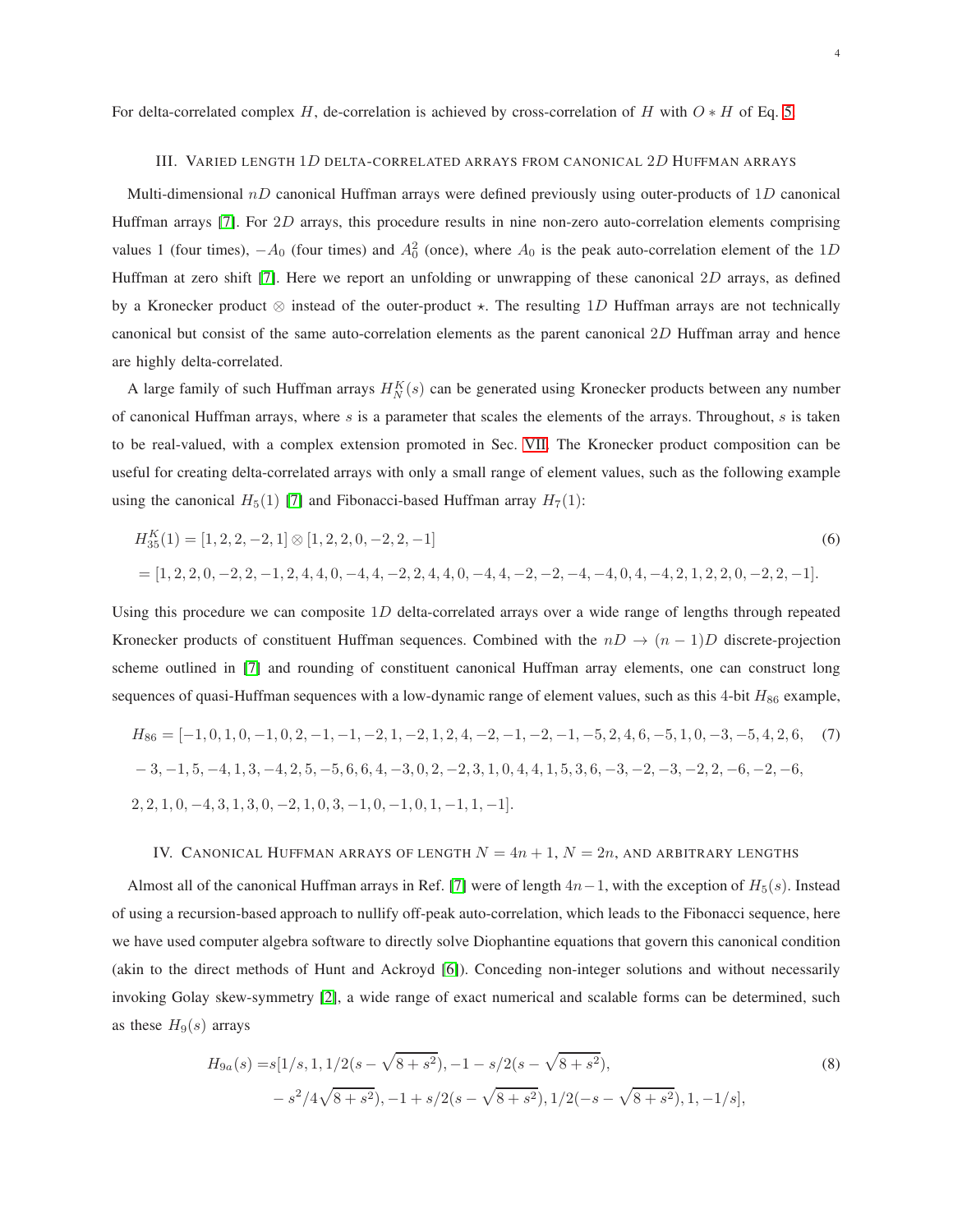$$
H_{9b}(s) = s[1/s, 1, s/2, 1/4(4+2s^2-\sqrt{2}(4+s^2)), 1/8s(8+3s^2-2\sqrt{2}(4+s^2)),
$$
  
 
$$
1/4(-4-2s^2+\sqrt{2}(4+s^2)), s/2, -1, 1/s],
$$
 (9)

where  $1/2(s-\sqrt{8+s^2})$  in Eq. [8](#page-3-2) is equal to  $(s-\sqrt{8+s^2})/2$ , rather than  $1/(2(s-\sqrt{8+s^2}))$ . We use the former (standard) convention throughout, for all fractions.

The following scaling relations for longer canonical Huffman arrays of length  $4n + 1$  were arrived at by reverseengineering sets of exact numerical solutions, using a combination of pattern matching and judicious polynomial fitting with sparse bases,

$$
H_{13a}(s) = s[1/s, 1, 1/2(s + \sqrt{4 + s^2}), 1/2(-4 - s^2 + s\sqrt{4 + s^2}), -1/2(3 + s^2)(s + \sqrt{4 + s^2}),
$$
(10)  
\n
$$
1/2(2 + s^2 - s\sqrt{4 + s^2}(5 + 2s^2)), -\sqrt{4 + s^2}(1 + 3s^2 + s^4), 1/2(2 + s^2 + s\sqrt{4 + s^2}(5 + 2s^2)),
$$
  
\n
$$
-1/2(3 + s^2)(s + \sqrt{4 + s^2}), 1/2(-4 - s^2 - s\sqrt{4 + s^2}), 1/2(-s + \sqrt{4 + s^2}), 1, -1/s]
$$
  
\n
$$
H_{13b}(s) = [1, s, s^2/2, 1/16s(8 + 3s^2), 1/16s^2(8 + s^2), 1/64s(-64 + 8s^2 + s^4),
$$
  
\n
$$
1/512s^2(-448 - 16s^2 + s^4), -1/64s(-64 + 8s^2 + s^4), 1/16s^2(8 + s^2), -1/16s(8 + 3s^2), s^2/2, -s, 1].
$$
\n(11)

Note that all elements of  $H_{13a}(s)$  asymptote toward integer values for sufficiently large real s, as does  $H_{9a}(s)$ . Similarly, both of these canonical sequences have all elements as complex Gaussian integers for imaginary  $s = \pm 2i$ , as does the  $H_{11}(s)$  sequence. While these complex sequences do not adhere to Eq. [1,](#page-2-3) they exhibit an equally useful form of delta-correlation that will be clarified in Sec. [VII.](#page-7-1)

The following lengthy expression for the canonical  $H_{17}(s)$  was arrived at in a similar manner to that of  $H_{13a}(s)$ and  $H_{13b}(s)$ ,

$$
H_{17}(s) = [a(s), b(s), c(s), d(s), e(s), f(s), g(s), h(s), i(s), j(s), k(s), l(s), m(s), d(s), -c(s), b(s), -a(s)].
$$
 (12)

The scaling relations for the terms in Eq. [12](#page-4-0) are given by

<span id="page-4-0"></span>
$$
a(s) = 1, b(s) = s, c(s) = 1/2s^2, d(s) = 1/4s(4 + 2s^2 - \sqrt{2}(4 + s^2)),
$$
\n
$$
e(s) = s^2 + 3/8s^4 - (s^2 + 1/4s^4)\sqrt{2} - T(s), f(s) = -s - 1/2s^3 + (s + 1/4s^3)\sqrt{2} - sT(s),
$$
\n
$$
g(s) = 1/2s^2 - 1/2s^2T(s), h(s) = -s + (-s - 1/2s^3 + (s + 1/4s^3)\sqrt{2})T(s),
$$
\n
$$
i(s) = (-s^2 - 3/8s^4 + (s^2 + 1/4s^4)\sqrt{2})T(s), j(s) = -s + (s + 1/2s^3 - (s + 1/4s^3)\sqrt{2})T(s),
$$
\n
$$
k(s) = -1/2s^2 - 1/2s^2T(s), l(s) = -s - 1/2s^3 + (s + 1/4s^3)\sqrt{2} + sT(s),
$$
\n
$$
m(s) = -s^2 - 3/8s^4 + (s^2 + 1/4s^4)\sqrt{2} - T(s),
$$
\n
$$
T(s) = 1/8(512s^2 + 480s^4 + 160s^6 + 17s^8 - (256s^2 + 320s^4 + 112s^6 + 12s^8)\sqrt{2})^{1/2}.
$$
\n(13)

Albeit more complicated, the scaling forms of the above  $N = 4n + 1$  length arrays resemble the Binet forms of Fibonacci polynomial  $N = 4n - 1$  canonical Huffman arrays. Hence it may be possible that a simple recursion underlies these forms, using which an entire family of canonical arrays may be defined. Another clue is that the twin-Huffman [\[7\]](#page-9-6) products  $H_{9a}(s)H_{9a}(-s)$  and  $H_{13a}(s)H_{13a}(-s)$  each have integer values when s takes on an integer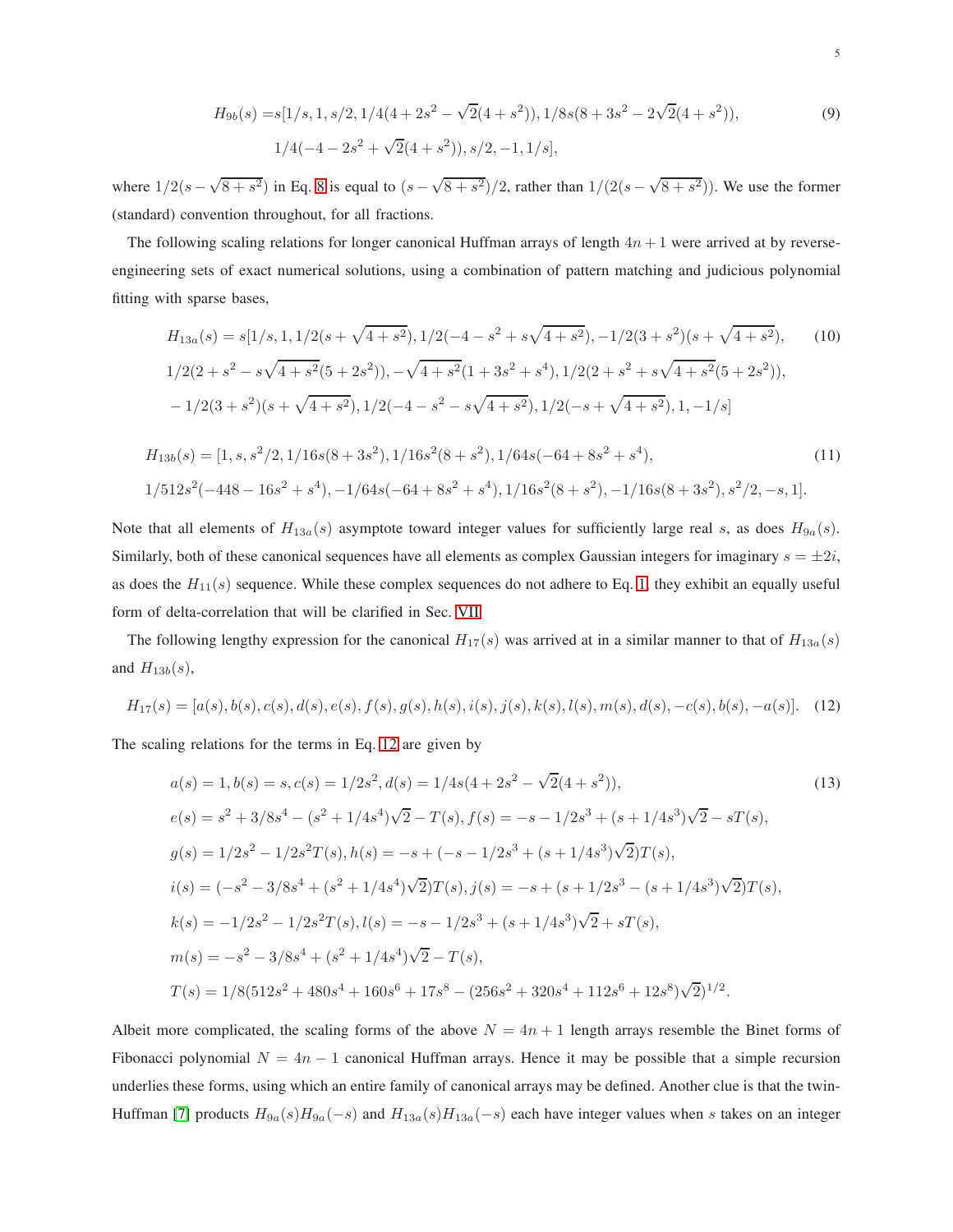value. The  $H_{9a}(s)$  and  $H_{9b}(s)$  sequences differ by either starting and ending with oppositely signed-elements, or a matched-ending with +1; likewise for the length 13 sequences. Canonical Huffman arrays of length 17 also exist for matched start and end values, for instance the  $H_{17}^l$  example

<span id="page-5-0"></span>
$$
H_{17}^l = 2[1/2, 1, 1, -1 + 2\sqrt{2} - 2\sqrt{2 - \sqrt{2}}, -3 + 4\sqrt{2 - 4\sqrt{2 - \sqrt{2}}, 1 + 6\sqrt{2 - 2\sqrt{34 - 7\sqrt{2}}}}, \tag{14}
$$

$$
25 - 4\sqrt{2} - 4\sqrt{2(10 + \sqrt{2})}, 79 + 16\sqrt{2} - 2\sqrt{1460 + 782\sqrt{2}}, 145 + 48\sqrt{2} - 8\sqrt{394 + 223\sqrt{2}}, -79 - 16\sqrt{2} + 2\sqrt{1460 + 782\sqrt{2}}, 25 - 4\sqrt{2} - 4\sqrt{2(10 + \sqrt{2})}, -1 - 6\sqrt{2} + 2\sqrt{34 - 7\sqrt{2}}, -3 + 4\sqrt{2} - 4\sqrt{2 - \sqrt{2}},
$$
  

$$
1 - 2\sqrt{2} + 2\sqrt{2 - \sqrt{2}}, 1, -1, 1/2],
$$

with a peak auto-correlation of approximately  $P \approx 22.3$ .

As with all Huffman arrays reported here, the dynamic range of  $H_{17}^l$  can be reduced by quantizing the element values to be integers, while maintaining significant delta-like auto-correlation. For example, rounding each element in Eq. [14](#page-5-0) gives  $[1, 2, 2, 1, -1, -1, 0, 1, 0, -1, 0, 1, -1, -1, 2, -2, 1]$  with  $P = 26$ , giving just four off-peak autocorrelation elements with magnitude 2 and all others smaller. Similarly, for scale factor  $s = 3/4$  and an offset of all elements by  $1/3$ , the canonical Huffman  $H_1(5)$  of Eq. [12](#page-4-0) rounds to the ternary Barker sequence [\[10\]](#page-9-9), [\[17\]](#page-9-16)  $[1, 1, 1, 0, -1, 0, 0, 0, 1, -1, 0, 1, -1, 0, 0, 1, -1]$  with merit factor 50/7.

There are also canonical Huffman arrays of length  $4n - 1$  that are not defined by the generalized Fibonacci sequence yet appear somehow related. For example, we have found a  $H_{11}(s)$  sequence with the form:

$$
H_{11}(s) = s[1/s, 1, 1/2(s + \sqrt{5}\sqrt{4+s^2}), 1/2(2+s^2 + \sqrt{5}s\sqrt{4+s^2}, 7/2s + s^3 - 1/2\sqrt{5}\sqrt{4+s^2},
$$
(15)  

$$
1 + 4s^2 + s^4, 1/2(-7s - 2s^3 - \sqrt{5}\sqrt{4+s^2}), 1/2(2+s^2 - \sqrt{5}s\sqrt{4+s^2}), 1/2(-s + \sqrt{5}\sqrt{4+s^2}), 1, -1/s].
$$

For certain scale parameters, such as  $s = 1$ ,  $s = 4$  and  $s = 11$ , the canonical Huffman of Eq. [15](#page-5-1) generates integer-valued elements. For example,  $H_{11}(1) = [1, 1, 3, 4, 2, 6, -7, -1, 2, 1, -1]$ . Also, the product  $H_{11}(s)H_{11}(-s)$ gives integer values for all integer s. The  $H_{11}(s)$  sequence turns out to be a non-identical 'twin' for the Fibonacci constructed sequence,  $H_{11}^F(1) = [1, 2, 2, 4, 6, -1, -6, 4, -2, 2, -1]$ , having exactly the same auto-correlation metrics, whilst the cross correlation between  $H_{11}^F(1)$  and the new  $H_{11}(1)$  is low.

Even-length quasi-Huffman arrays with a small range of integer values and flat Fourier spectra are possible, such as  $[1, 2, 1, -2, 1, -1]$ ,  $[1, 3, 4, 0, -3, 3, -2, 1]$  and  $[1, -1, 0, 3, -6, 5, 5, 4]$ . Note the asymmetry in the magnitude of the end terms of the latter example. Considering such asymmetry and relaxing element values to be non-integer permits an infinite family of scalable canonical Huffman arrays with arbitrary length to be constructed as follows,

<span id="page-5-1"></span>
$$
H_N^{\text{Arb}}(s) = [h_1^{\text{Arb}}(s), h_2^{\text{Arb}}(s), \cdots, h_{N-1}^{\text{Arb}}(s), h_N^{\text{Arb}}(s)],
$$
\n(16)

where  $h_n^{\text{Arb}}(s) = (-1)^n \sqrt{s}^{-(n-1)}$  for  $1 < n < N$ ,  $h_1^{\text{Arb}}(s) = 1/(s-1)$  and  $h_N^{\text{Arb}}(s) = (-1)^L s^{3/2 - L/2}/(s-1)$ . The scaling behavior of near the  $s = 1$  asymptote almost converts  $H_N^{\text{Arb}}(s)$  into a Barker sequence of trivial structure, with all interior elements alternating between  $\pm 1$  and the pair of end elements diverging. While no truly uniform Huffman sequence exists [\[18\]](#page-9-17), the canonical condition is exactly maintained as s tends to 1 in  $H_N^{Arb}(s)$  with all but two elements approaching unit-magnitude.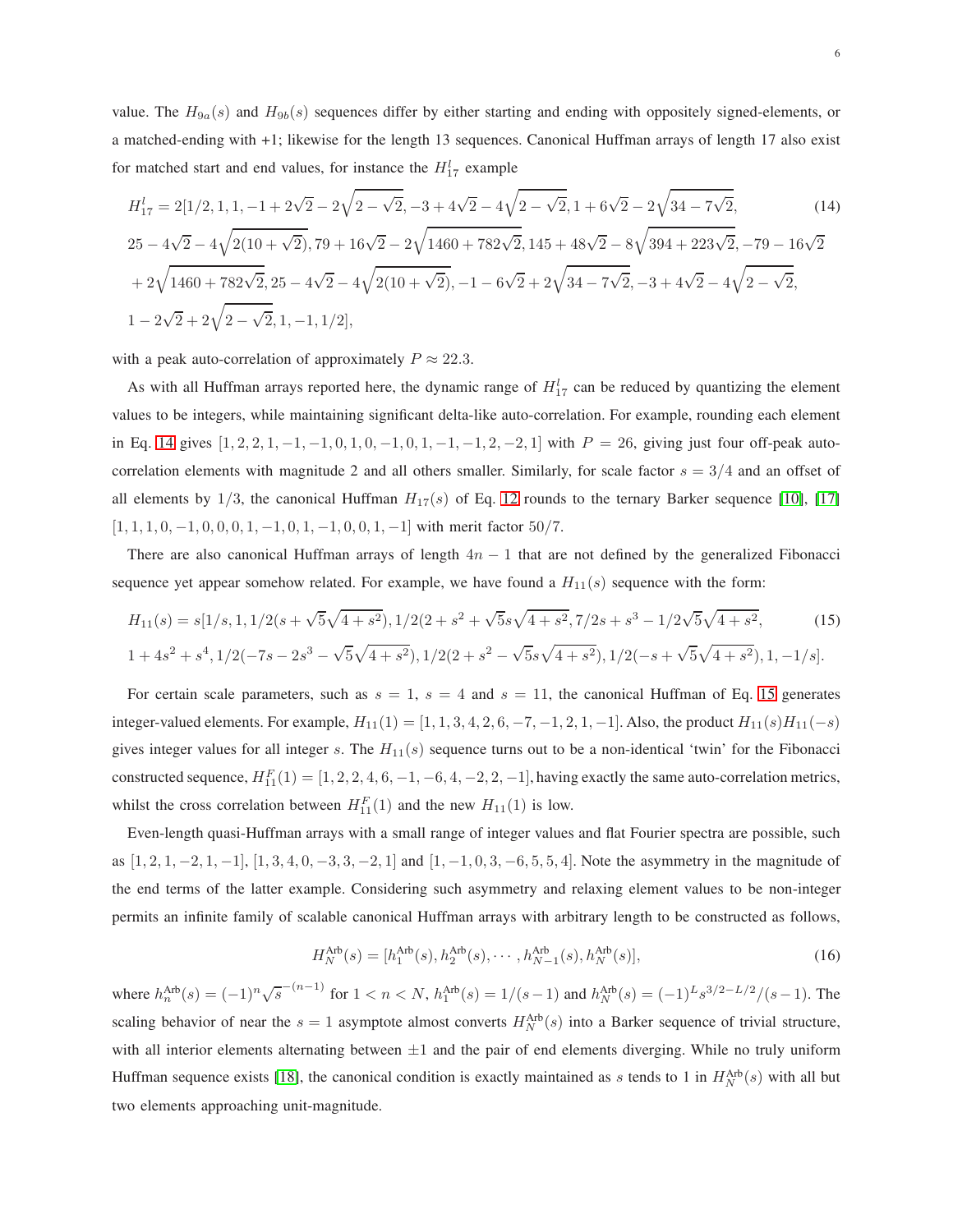Other scalable forms of finite even length can be found, such as  $H_4^e(s)$ 

$$
H_4^e(s) = [1, s, 1/2s(s + \sqrt{4 + s^2}), 1/2(-s - \sqrt{4 + s^2})]
$$
\n(17)

and the more complicated  $H_6^e(s)$ , with the form

$$
H_6^e(s) = [1, s, (32s^2 + 52s^4 + 35s^6 + 10s^8 + s^{10} + W(s)(8s + 14s^3 + 7s^5 + s^7)
$$
  
\n
$$
-\sqrt{X(s)/2}(3s^2(2+s^2) + s^4(2+s^2)) - (1+s^2)(2+s^2)\sqrt{(4+s^2)X(s)/2}/Z(s),
$$
  
\n
$$
1/4s(-4+Z(s)), 1/2s(3s + s^3 + W(s)), 1/2(-3s - s^3 - W(s))],
$$
\n(18)

where

$$
X(s) = (4+s^2)(2+s(3+s^2)(\sqrt{4+s^2}+s(3+s(s+\sqrt{4+s^2}))))),
$$
  
\n
$$
Y(s) = (12s^2+7s^4+s^6+4s(1+s^2)\sqrt{4+s^2}+s^3(1+s^2)\sqrt{4+s^2}),
$$
  
\n
$$
W(s) = (1+s^2)\sqrt{4+s^2}, Z(s) = -Y(s)+\sqrt{2}(2+s^2)\sqrt{X(s)}.
$$
\n(19)

Curiously, the magnitudes (but not the signs) of all terms in  $H_N^{Arb}$  match those of  $H_4^e(s)$  and  $H_6^e(s)$  for  $s = -1/\sqrt{2}$ when  $N = 4$  and  $N = 6$  respectively.

In prior work, upon analyzing the Fibonacci  $H$  sequences of Hunt and Ackroyd [\[6\]](#page-9-5), we derived a new scalable family of canonical Huffman arrays of arbitrary length, which were also integer-valued for integer scalings and real-valued for real scaling. These were inferred by replacing the sine-modulation of the Fourier phase by that of a tangent function, followed by inverse Fourier transformation and truncation of elements smaller than unity [\[8\]](#page-9-7). In this work we have realized that the original tangent-based Fourier spectrum can be analytically inverted to efficiently express a scalable family of real-valued canonical Huffman arrays  $H_N^{\text{tan}}(s)$ , with arbitrary length,

$$
H_N^{\tan}(s) = [s, (s^2 - 1)s^{n-1}, \cdots, s^{-(L-3)/2} - s^{(L-3)/2}, (s^2 - 1)s^{-m-1}, \cdots],
$$
\n(20)

where  $\cdots$  signifies that the integer n increases from 1 and terminates at value  $(L-3)/2$ , with the opposite trend for integer m. Specifically,  $H_N^{\text{tan}}(s)$  here exactly corresponds to the inverse Fourier transform of the tangent-modulated Fourier result in [\[8\]](#page-9-7) when the scaling parameter is transposed to  $(-2 - s)/(-2 + s)$ . A numerical example of length 7,  $s = 3$ , is  $H_7^{\text{tan}}(3) = [3, 8, 24, -80/9, 8/27, 8/9, -1/3]$ , which is also an instance of the 'powers-of-three' canonical Huffman family described in [\[8\]](#page-9-7).

#### V. FIBONACCI SEQUENCE PERFECT ARRAYS FROM PERIODIC CANONICAL HUFFMAN ARRAYS

<span id="page-6-0"></span>Finite sequences with zero periodic auto-correlation for all non-zero correlation shifts are called 'perfect arrays' [\[19\]](#page-9-18), [\[20\]](#page-9-19). The canonical Huffman arrays from Ref. [\[7\]](#page-9-6) can be readily converted into perfect arrays by removing the  $[+1, \dots, -1]$  end elements (which necessarily define the non-zero off-peak terms in the canonical aperiodic auto-correlation) and then appending a new element with value zero. Since cyclic permutations of elements do not change the periodic auto-correlation peak, this modified Huffman array can be brought into closer correspondence with the ordered Fibonacci sequence,

$$
H_{N-1}^p(s) = 2s[X(s), F_{-M}(s), F_{-(M-1)}(s), F_{-(M-2)}(s) \cdots, F_{M-2}(s), F_{M-1}(s), F_M(s)],
$$
(21)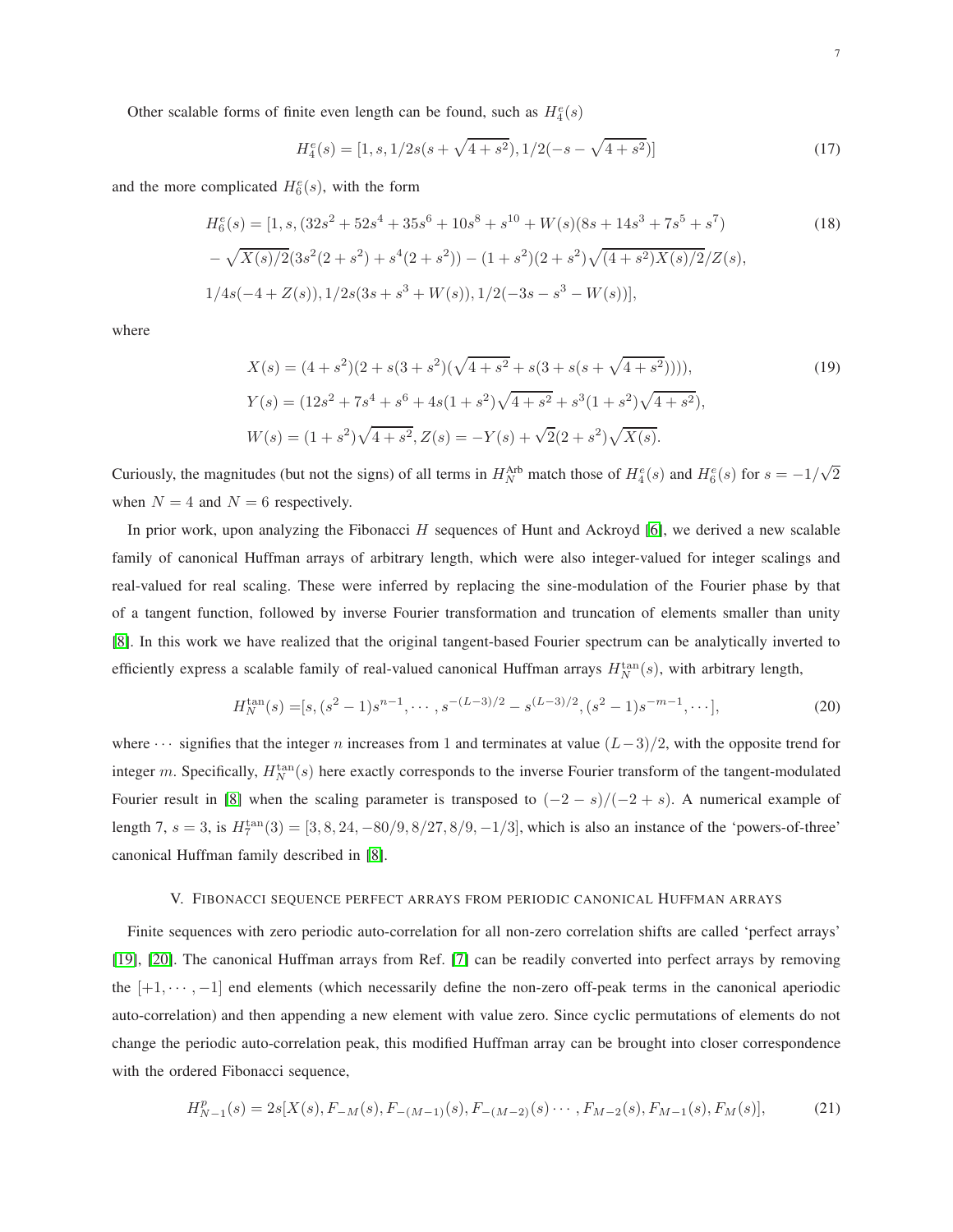where  $X(s) = F_{M+1}(s)/2 - F_M(s)/s$  and  $M = (N-3)/2$  must be an integer. Were it not for the leading term  $X(s)$ , one could argue that Fibonacci sequences of length  $N = 4n + 3$  are perfect arrays. An example is  $1/2H_{10}^p(1) = [0, -3, 2, -1, 1, 0, 1, 1, 2, 3]$ , which derives from the (halved) canonical  $H_{11}(1)$  Huffman sequence of [\[7\]](#page-9-6) with unit scale parameter.

It is worth noting that the same procedure for converting the Fibonacci canonical Huffman arrays into perfect arrays also works for the infinite family of arbitrary-length canonical Huffman arrays described earlier in Sec. [IV.](#page-3-1) Specifically, the first and last terms in Eq. [22](#page-7-2) were deleted to suppress the off-peak auto-correlation values and a new but similar element was appended to then set all of these residual values to zero,

<span id="page-7-2"></span>
$$
H_N^{\text{Arb}*}(s) = [h_1^{\text{Arb}*}(s), h_2^{\text{Arb}}(s), \cdots, h_{N-1}^{\text{Arb}}(s)],
$$
\n
$$
h_1^{\text{Arb}*}(s) = [h_1^{\text{Arb}*}(s), h_2^{\text{Arb}}(s), \cdots, h_{N-1}^{\text{Arb}}(s)],
$$
\n
$$
(22)
$$

<span id="page-7-0"></span>where  $h_1^{\text{Arb}*}(s) = (s-1)^{-1}(1+(-1)^{1+N} s^{1-L/2}).$ 

## VI. A FAMILY OF NON-CANONICAL DELTA-CORRELATED ARRAYS OF LENGTH  ${\cal N}=4n+1$

By flipping half the signs of the Fibonacci based canonical Huffman arrays, an infinite family of delta-correlated arrays are generated with length  $4n + 1$ . Consisting solely of Fibonacci polynomials, these arrays  $H_N^+(s)$  that start and end with  $+1$  are given by,

$$
H_N^+(s) = 2s[(2s)^{-1}, F_1(s), F_2(s), \cdots, F_M(s), F_{M+1}(s)/2 - F_M(s)/s, -F_{-M}, \cdots, -F_{-2}(s), -F_{-1}(s), (2s)^{-1}],
$$
\n(23)

where  $M = (N - 3)/2$ . This sequence can also be derived by replacing the sine functions in the smooth Fourierphase [\[8\]](#page-9-7) with a cosine function.

These arrays are not canonical but, like the Kronecker derived arrays of Sec. [III,](#page-3-0) all but five elements in the auto-correlation are zero, which range over the set of elements  $1, -2\sqrt{P-2}$ , P, where P is the peak. An example is  $H_9^+(1) = [1, 2, 2, 4, -1, -4, 2, -2, 1]$ , which has the aperiodic auto-correlation:

$$
H_9^+(1) \star H_9^+(1) = [1, 0, 0, 0, -14, 0, 0, 0, 51, 0, 0, 0, -14, 0, 0, 0, 1].
$$
\n(24)

<span id="page-7-1"></span>This pattern of negative elements at  $1/4$  and  $3/4$  of the auto-correlation length is generic to all  $H_N^+(s)$  arrays.

#### VII. DUAL OF DELTA-CORRELATION TO HARNESS COMPLEX-SCALED CANONICAL HUFFMAN ARRAYS

The de-correlation of complex masks was described in Sec. [II.](#page-2-0) While there may exist a broad class of general complex Huffman sequences, outside the scope of this study, a simple strategy is to try complex scale factors for the existing real-valued canonical Huffman sequences. Unfortunately this idea spoils the canonical Huffman condition, since the general cross-correlation between complex sequences f and g is defined by a product of  $\bar{f}$  and shifts of the sequence  $g$ , where the over-bar denotes complex conjugation. One remedy to restore the notion of delta-correlation is to define a dual form of auto-correlation  $\bar{f} \star f$  and seek canonical Huffman arrays by analogy with Eq. [1,](#page-2-3)

<span id="page-7-3"></span>
$$
\bar{H} \star H \approx \delta. \tag{25}
$$

Since the altered  $H(s)$  term reverses the complex conjugation inherent in the conventional auto-correlation, all of the scaled canonical Huffman sequences here and in [\[7\]](#page-9-6), [\[8\]](#page-9-7) trivially remain delta-correlated in the sense of Eq. [25,](#page-7-3)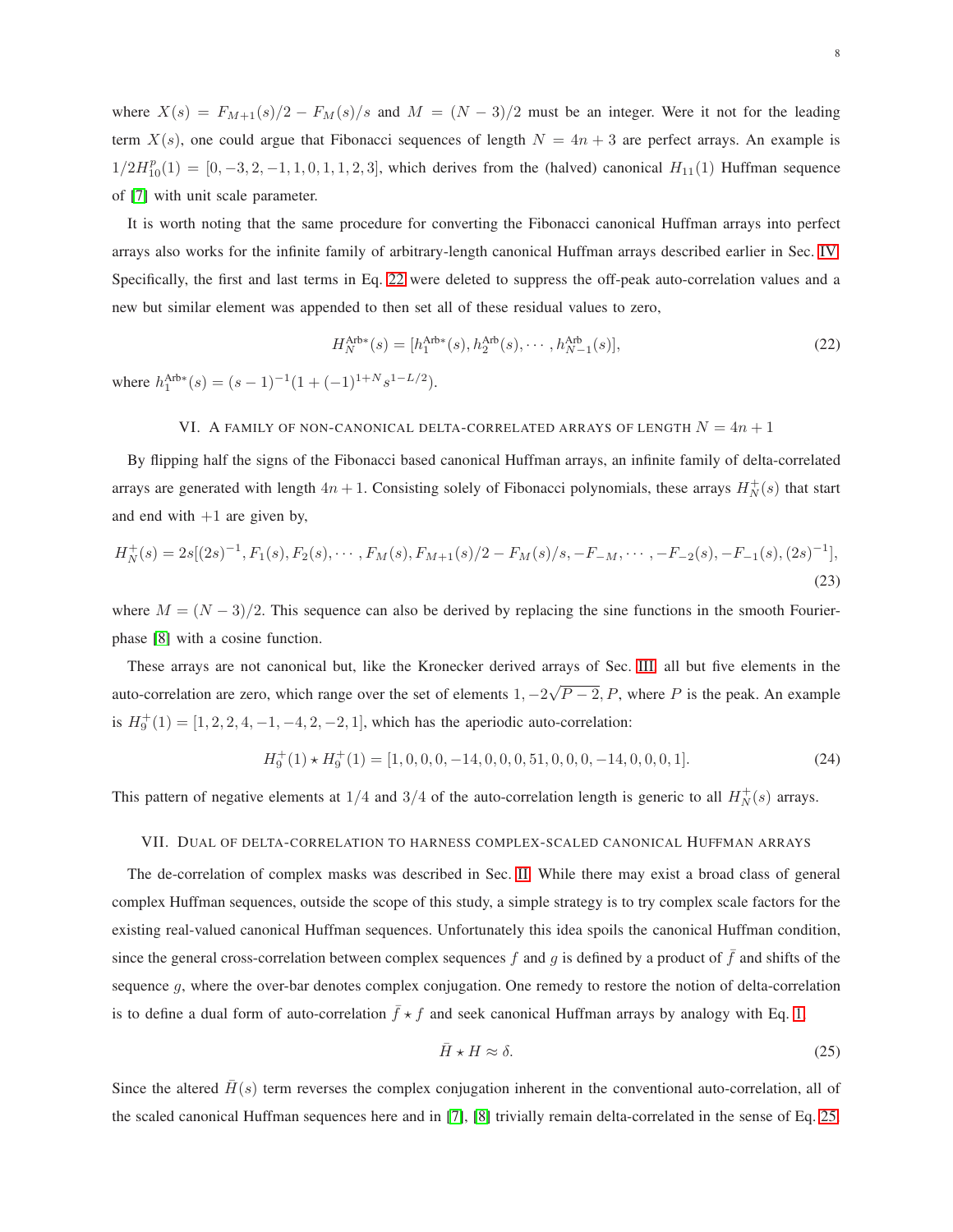with zero off-peak correlation elements for all but the very ends, when extended to complex scale factors. The resulting dual-canonical Huffman sequences  $H_d(s)$  do not have flat Fourier spectra but, rather, the cross-spectrum or product between the conjugate of  $\mathcal{F}[\bar{H}_d(s)]$  and  $\mathcal{F}[H_d(s)]$  is flat, for Fourier transform  $\mathcal{F}$ .

For intended applications of complex Huffman arrays such as in digital watermarking or the de-correlation of blurred data from diffuse beams [\[7\]](#page-9-6), the dual form of auto-correlation is just as useful as the standard canonical condition. For example, Eq. [5](#page-2-2) with  $H_d(s)$  need only be cross-correlated with  $\bar{H}_d(s)$ , rather than  $H_d(s)$ , to suitably enact de-blurring. Moreover this dual-form of delta correlation extends to  $nD$ , upon implementing outer-products of  $H_d(s)$  in the same manner as in [\[7\]](#page-9-6).

This extension to complex scalings offers interesting analogies with generalized Barker sequences [\[10\]](#page-9-9). For example, many of the canonical Huffman sequences here and in [\[7\]](#page-9-6), [\[8\]](#page-9-7) largely comprise elements of constant modulus when the scale parameter is set to  $s = \sqrt{-1} = i$ . For instance, the arbitrary length sequence  $H_{\text{int}}^{N}(s)$  from [\[8\]](#page-9-7), when halved and s is set to i, has values  $\pm 1$  or  $\pm i$  for all but the first and last elements, which have magnitude 1/2. An example is  $H_{\text{int}}^7(i)/2 = [i/2, -1, -i, 1, i, -1, -i/2]$ . In fact every element of  $H_{\text{int}}^N(s)$  has unit-modulus when  $s = e^{\pm \pi i 5/6}$ , for any length N. An example for  $N = 7$  is

$$
H_{\text{int}}^{7}(s = e^{\pi i 5/6}) = 1/2[i - \sqrt{3}, -1 - i\sqrt{3}, i + \sqrt{3}, -2, -i + \sqrt{3}, -1 + i\sqrt{3}, -i - \sqrt{3}].
$$
 (26)

Similarly,  $H_4^e(s)$  satisfies Eq. [25](#page-7-3) and has unit modulus when  $s = e^{\pi i/2}$ , as does  $H_N^{Arb}(s)$  for  $s = e^{\pi i/3}$  for any length N. On the contrary, while dual-correlated in the sense of Eq. [25,](#page-7-3) there are no complex scalings for which the Fibonacci based canonical Huffman arrays can be made uni-modular. Also, the dual-correlated  $H_N^{\text{tan}}(s)$  has unit magnitude when  $s = e^{\pi i/6}$  only for  $N = 1 + 12n$ , due to modulus of the middle term which differs from unity for other lengths. One could consider more general scalings of the real canonical Huffman arrays, like the quaternions, however issues such as non-commutation render this extension non-trivial and outside the scope of this work. Indeed there exist interesting constructions, including exhaustive searches [\[21\]](#page-9-20), of uni-modular perfect sequences over the quaternions [\[22\]](#page-10-0), [\[23\]](#page-10-1), [\[24\]](#page-10-2), which similarly call for generalized notions of right- and left-auto-correlation which respect the absence of commutation [\[25\]](#page-10-3). Recently Bright et al. [\[26\]](#page-10-4) derived new constructions for arbitrarily long perfect sequences over the quaternions, contradicting a prior existence conjecture concerning the allowable lengths given constrained alphabets of sequences in this context [\[14\]](#page-9-13).

In short, if we ignore the conjugation operation in the definition of the cross-correlation, then one can devise the equivalent of generalized Barker sequences [\[10\]](#page-9-9) that are also canonical Huffman sequences in this sense, of arbitrary length. Larger complex scale factors for our canonical Huffman sequences increase the magnitude of the  $\bar{H}_d(s) \star H_d(s)$  peak, similar to the case of real s.

#### VIII. CONCLUSION

<span id="page-8-0"></span>For applications where Huffman sequences must be defined by non-negative masks, such as scanned diffuse probes for imaging [\[7\]](#page-9-6), offsetting all elements to remove any negative values increases the implied irradiation dose. Here we presented a useful alternative by proposing sequential scans with composite positive-valued masks. It was shown that de-correlation can then be achieved through the difference of the two encoded beam image intensities,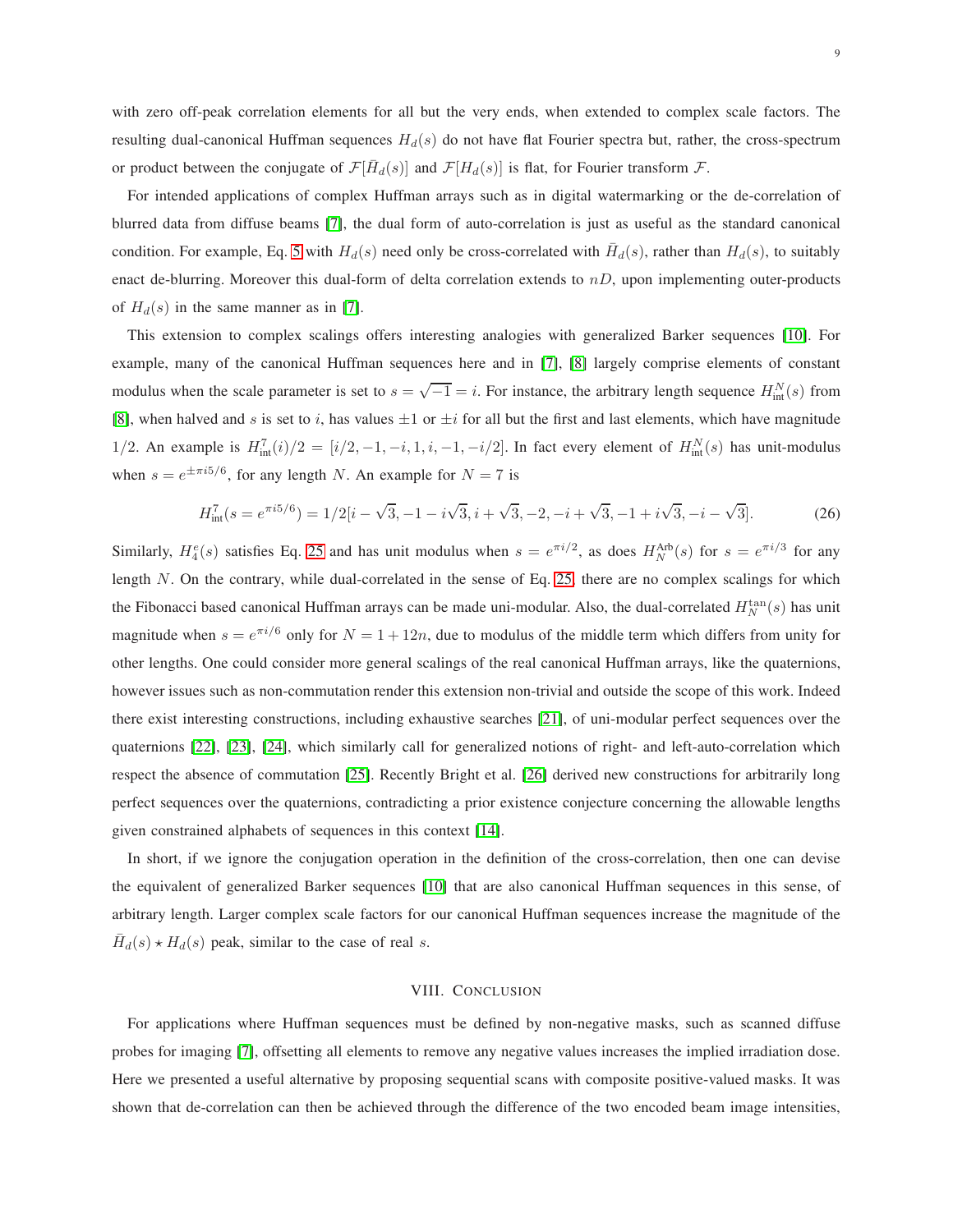or for four masks with complex Huffman encoding, and that this partitioning greatly reduces the implied dose. We next extended the known set of scalable canonical Huffman sequences to include examples for several  $4n + 1$ cases, some even length sequences, and two families of arbitrary length. We converted canonical sequences into quasi-Huffman arrays through variations of Hunt and Ackroyd's [\[6\]](#page-9-5) Fibonacci based sequences, as well as by composing Kronecker products to create long delta-correlated sequences from constituent canonical forms. We have further shown that canonical aperiodic Huffman sequences can be converted to perfect periodic sequences. Lastly, we altered the defining auto-correlation sum to preserve the notion of delta-correlation for complex scalings of all of our canonical Huffman sequences and also demonstrated that arbitrary length sequences with all elements of unit-modulus are possible under this scheme. Future work will present methods to construct families of Huffman arrays from higher order correlations.

#### **REFERENCES**

- <span id="page-9-1"></span><span id="page-9-0"></span>[1] D. Huffman, "The generation of impulse-equivalent pulse trains," *IRE Trans. Inf. Theory*, vol. 8, no. 5, pp. 10–16, 1962.
- <span id="page-9-2"></span>[2] M. J. E. Golay, "A class of finite binary sequences with alternate autocorrelation values equal to zero," *IEEE Trans. Inf. Theory*, vol. IT-18, no. 3, pp. 449–450, 1972, correspondence.
- <span id="page-9-3"></span>[3] M. Golay, "Notes on impulse equivalent pulse trains (corresp.)," *IEEE Trans. Inf*, vol. 21, no. 6, pp. 718–720, 1975.
- <span id="page-9-4"></span>[4] ——, "Hybrid low autocorrelation sequences (corresp.)," *IEEE Trans. Inf*, vol. 21, no. 4, pp. 460–462, 1975.
- <span id="page-9-5"></span>[5] M. H. Ackroyd, "Synthesis of efficient Huffman sequences," *IEEE Trans. Aerosp. Electron. Syst.*, vol. AES-8, no. 1, pp. 2–8, 1972.
- <span id="page-9-6"></span>[6] J. Hunt and M. Ackroyd, "Some integer Huffman sequences (corresp.)," *IEEE Trans. Inf.*, vol. 26, no. 1, pp. 105–107, 1980.
- <span id="page-9-7"></span>[7] I. D. Svalbe, D. M. Paganin, and T. C. Petersen, "Sharp computational images from diffuse beams: Factorization of the discrete delta function," *IEEE Trans. Comput. Imaging*, vol. 6, pp. 1258–1271, 2020.
- <span id="page-9-8"></span>[8] I. D. Svalbe, D. M. Paganin, and T. C. Petersen, "Families of delta-correlated arrays derived from the Fourier spectra of Huffman sequences," 2021, [Online]. Available: arXiv:2006.10215v2.
- <span id="page-9-9"></span>[9] P. Borwein, K. . S. Choi, and J. Jedwab, "Binary sequences with merit factor greater than 6.34," *IEEE Trans. Inf.*, vol. 50, no. 12, pp. 3234–3249, 2004.
- <span id="page-9-10"></span>[10] J. Jedwab, "What can be used instead of a Barker sequence?" *Contemp. Math.*, vol. 461, pp. 153–178, 2008.
- <span id="page-9-11"></span>[11] D. Chu, "Polyphase codes with good periodic correlation properties (corresp.)," *IEEE Trans. Inf. Theory*, vol. 18, no. 4, pp. 531–532, 1972.
- <span id="page-9-12"></span>[12] L. Bomer and M. Antweiler, "Perfect n-phase sequences and arrays (spread spectrum communication)," *IEEE J. Sel. Areas Commun.*, vol. 10, no. 4, pp. 782–789, 1992.
- <span id="page-9-13"></span>[13] N. Zhang and S. Golomb, "Polyphase sequence with low autocorrelations," *IEEE Trans. Inf. Theory*, vol. 39, no. 3, pp. 1085–1089, 1993.
- <span id="page-9-14"></span>[14] S. T. Blake and A. Z. Tirkel, "A construction for perfect periodic autocorrelation sequences," in *Sequences and Their Applications - SETA 2014*, K.-U. Schmidt and A. Winterhof, Eds. Cham: Springer International Publishing, 2014, pp. 104–108.
- <span id="page-9-15"></span>[15] N. Chang and S. W. Golomb, "7200-phase generalized Barker sequences," *IEEE Trans. Inf.*, vol. 42, no. 4, pp. 1236–1238, 1996.
- <span id="page-9-16"></span>[16] D. J. K. J. Jedwab and K. U. Schmidt, "Advances in the merit factor problem for binary sequences," *J. Comb. Theory A*, vol. 120, pp. 882–906, 2013.
- <span id="page-9-17"></span>[17] E. Krengel, "One construction of perfect ternary sequences," *J. Cryptogr. Commun.*, vol. 12, no. 3, pp. 337–347, 2020.
- <span id="page-9-18"></span>[18] D. J. White, J. N. Hunt, and L. A. G. Dresel, "Uniform Huffman sequences do not exist," *B. Lond. Math. Soc.*, vol. 9, no. 2, pp. 193–198, 1977.
- <span id="page-9-19"></span>[19] H. D. Luke, "Sequences and arrays with perfect periodic correlation," *IEEE Trans. Aerosp. Electron.*, vol. 24, no. 3, pp. 287–294, 1988.
- <span id="page-9-20"></span>[20] M. Ceko, I. Svalbe, T. Petersen, and A. Tirklel, "Large families of "grey" arrays with perfect auto-correlation and optimal cross-correlation," *J. Math. Imaging Vis.*, vol. 61, pp. 237–248, 2019.
- [21] S. T. Blake, "Constructions for perfect autocorrelation sequences and multi-dimensional arrays," Ph.D. dissertation, School Math. Sci., Monash Univ., Melbourne, VIC, Australia, 2016.